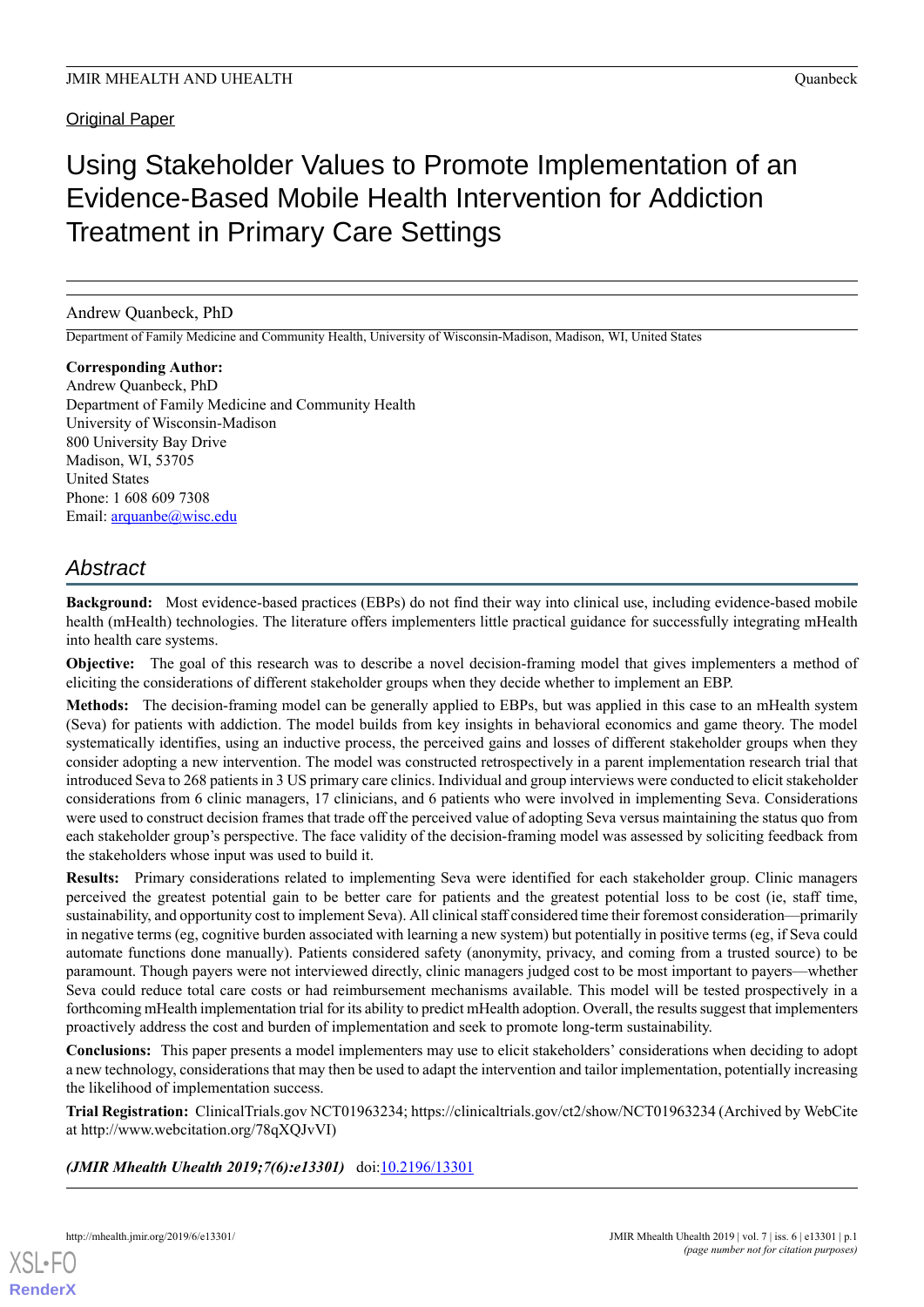#### **KEYWORDS**

implementation models; implementation strategies; mHealth; behavioral economics; game theory; decision-framing; primary care; stakeholder engagement

## *Introduction*

#### **Context**

The vast majority of practices shown to be effective by research remain unused in health care. It takes an estimated 17 years for an evidence-based practice (EBP) to be used in clinics, but only 14% of EBPs ever make it into use [\[1\]](#page-10-0). Mobile health (mHealth) technologies, in particular, hold great potential to transform health care. The evidence base for mHealth is limited but growing, with some technologies having been proven effective in randomized trials [\[2](#page-10-1)-[5\]](#page-10-2). As of 2019, the degree to which mHealth technologies have been successfully implemented and integrated into the mainstream health care system in the United States remains limited.

The focus of this paper is a novel model for implementation that can generally be applied to EBPs. The model was developed through an exploratory analysis conducted in the context of an mHealth implementation research trial funded by the US National Institutes of Health (NIH) [[6\]](#page-10-3), making the results especially relevant to mHealth adoption. The trial involved 3 unaffiliated primary care clinics that enrolled 268 patients with substance use disorders to use a common mHealth system named "Seva," a Hindi word that means "selfless caring." As of 2019, the Seva implementation trial was among the most comprehensive mHealth implementation research trials reported in the US health care system, thus providing an instructive context for examining the emerging topic of mHealth implementation research. Little is known about the values and expectations stakeholders have regarding mHealth implementation [\[7](#page-10-4)]; this information needs to be brought forth and examined. Previous implementation research has focused on implementation frameworks and strategies [[8](#page-10-5)[-10](#page-10-6)], including frameworks specifically related to mHealth [[11](#page-10-7),[12\]](#page-10-8) and frameworks related to the definition and use of specific implementation strategies [[10\]](#page-10-6). Substantial work has also been done to create tools to assess organizational readiness for change [[13\]](#page-10-9). The decision-framing model contributes something new: a systematic approach that addresses the interactions between an mHealth intervention and the specific health system leaders, staff, and patients being asked to implement it.

#### **Theoretical Foundations**

Fundamentally, implementing an EBP is a social process [\[14](#page-10-10)] involving human beings making decisions in the real world. Two areas of research provide important insights about the process of implementation but are rarely cited in implementation science: behavioral economics, which includes the concept of cognitive biases, and game theory. Both lines of research help explain how decision making works in the real world and why implementing an EBP is so challenging.

People frame their decisions on the basis of their own unique perspectives. Tversky and Kahneman's paper, "The Framing of Decisions and the Psychology of Choice," [[15\]](#page-10-11) defined a decision frame as "the decision maker's conception of the acts, outcomes, and contingencies associated with a particular choice. The frame that a decision maker adopts is controlled partly by the formulation of the problem and partly by the norms, habits, and personal characteristics of the decision maker." This paper lays out a decision-framing model for the implementation of an EBP—an mHealth intervention—used in primary care.

Decision making involves not just a person's perception of the acts, outcomes, and contingencies related to a specific choice, but also a subjective evaluation that determines the perceived value associated with a given choice. The perceived value of a particular choice depends critically on each decision maker's unique perspective as a stakeholder in a health care system. In this context, *value* has a specialized meaning: It is the gains a person perceives in making a particular choice minus the losses the person perceives. [Figure 1,](#page-2-0) which is adapted from Tversky and Kahnamen [\[15](#page-10-11)], illustrates the concept of perceived value in terms of the trade-off between perceived gains and losses.

This simple equation (wherein value equals perceived gains minus perceived losses) becomes complicated in light of Tversky and Kahneman's pioneering work showing that the everyday choices people make are typically not governed by rationality, as had been long assumed in classical economic theory [[15\]](#page-10-11). Instead, the perception of a decision—the way a choice is framed—can influence the option a decision maker selects. For example, people are generally risk seeking when the consequences of a choice are framed in negative terms and risk averse when consequences are framed positively—people will make a risky choice to avoid losing money but lock in a choice that involves a monetary gain. Indeed, people's preferences can be reversed by the way a choice is put to them, and often be predicted by known cognitive biases (or heuristics). For example, agents of change (often, researchers) who encourage clinicians to adopt an EBP are likely to value the EBP more highly than prospective adopters do—sometimes because the agent has developed the practice himself or herself. This exemplifies a common decision-making bias called the *endowment effect,* that is, the tendency of individuals to ascribe inflated value to things for which they feel a sense of ownership. Decision makers are also highly *reference dependent;* inertia must be overcome to change from the status quo reference point that health care stakeholders begin with when considering a change in their routines. *Loss aversion* refers to decision makers' preference, in the face of uncertainty, for avoiding losses over acquiring gains. Research across several domains has shown that perceived gains must outweigh losses by a substantial margin for decision makers to favor changing from the status quo [[16\]](#page-10-12). This implies that a change agent must convince a potential adopter that changing practice is going to be highly preferential when compared with maintaining the status quo.



**[RenderX](http://www.renderx.com/)**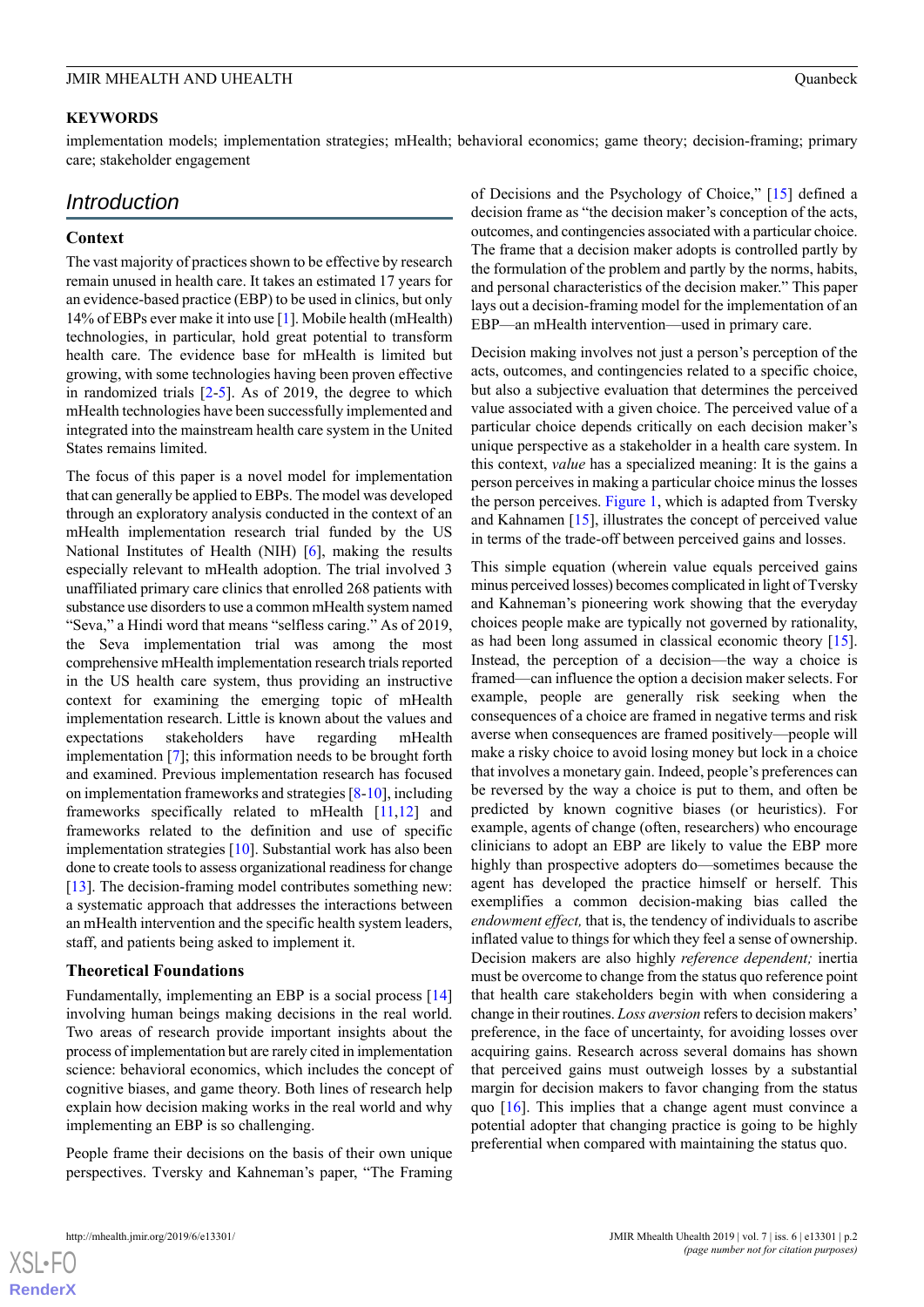<span id="page-2-0"></span>**Figure 1.** Schematic representation of decision framing in terms of gains and losses (adapted from Tversky and Kahnamen [15]).



These decision-making biases are hard to address even among people well versed in them [\[17](#page-10-13)]. They combine to exert a powerful conservative force favoring the status quo with respect to clinical practice for both individuals and their work organizations.

Clearly, individual choices favor the status quo. Compounding the issue, implementation involves many different individuals making choices—all of them with different decision-making considerations. Game theory provides a framework for organizing implementation as a series of decisions made by members of different health care stakeholder groups [[18\]](#page-10-14). According to game theory, all games comprise 4 key elements: players, actions, payoffs, and information. The central idea of this research is that success or failure in implementation is the result of decisions made by a diverse set of health care stakeholders, all of whom bring different perspectives and values to the decision of whether to adopt a given intervention. In health care, different stakeholders—payers (such as insurance companies), clinic managers, clinicians, and patients—are constantly confronted with choices about whether to adopt EBPs. Implementing an EBP may be conceptualized as a dynamic decision-making process that requires serial cooperation from all of these stakeholders to be successful.

In EBP adoption, the players can be defined as the 4 stakeholder groups named above (payers, clinic managers, staff, and patients); the players' actions are either to adopt or resist adopting the EBP; and each player's payoff corresponds to the perceived net benefits of adopting or not adopting *from that player's perspective*.

At each stage of implementation, different stakeholder groups make informal assessments of the value of adopting the EBP. Abstaining from decision making by failing to participate in the implementation process is common and tantamount to not adopting. If members of a stakeholder group do not perceive that they will benefit significantly by adopting, they may choose not to adopt and maintain the status quo instead. For example, if management promotes an EBP that staff members find onerous, staff will likely not adopt unless they are strongly

[XSL](http://www.w3.org/Style/XSL)•FO **[RenderX](http://www.renderx.com/)**

compelled to adopt. The serial cooperation required for successful implementation will be broken at this level, and patients will not have access to the EBP because their access depends on the cooperation of clinical staff. Staff members are acting rationally in this example, because, by not adopting, they are selecting the option with greater value *from their perspective*.

The game theory conception of implementation helps further explain the dismal statistics on implementation success cited at the start of this paper [[1\]](#page-10-0). Generally, the decision of any stakeholder group not to adopt an EBP is likely to prevent the adoption of the EBP in the organization. Admittedly, this conception of the implementation process does not fully account for the complexity of implementation, which is in fact less linear and straightforward than the conception suggests. Behavioral economics and game theory both suggest that implementation is a complex human enterprise because it is a social process. The process involves people with different perspectives making decisions about the same choice—managing the implementation process is both science and art, with *a priori* odds overwhelmingly tilted toward failure.

#### **Aims**

This paper provides a systematic model that implementers and researchers may use to gather input from health care stakeholders whose cooperation is essential to the successful implementation of EBPs. The model was applied specifically to an mHealth implementation study, and it therefore offers insights specific to mHealth, in addition to a method for designing and operating an effective implementation strategy. Someone who wants to introduce and implement an EBP into a system would benefit from understanding the considerations—the gains and losses—that potential adopters perceive as they think about adopting new practices. These considerations can then be used to modify the intervention or the implementation strategy (or potentially both) to better align with the considerations expressed by potential adopters and improve the likelihood of implementation success. [Multimedia](#page-9-0) [Appendix 1](#page-9-0) describes the steps to implement the model.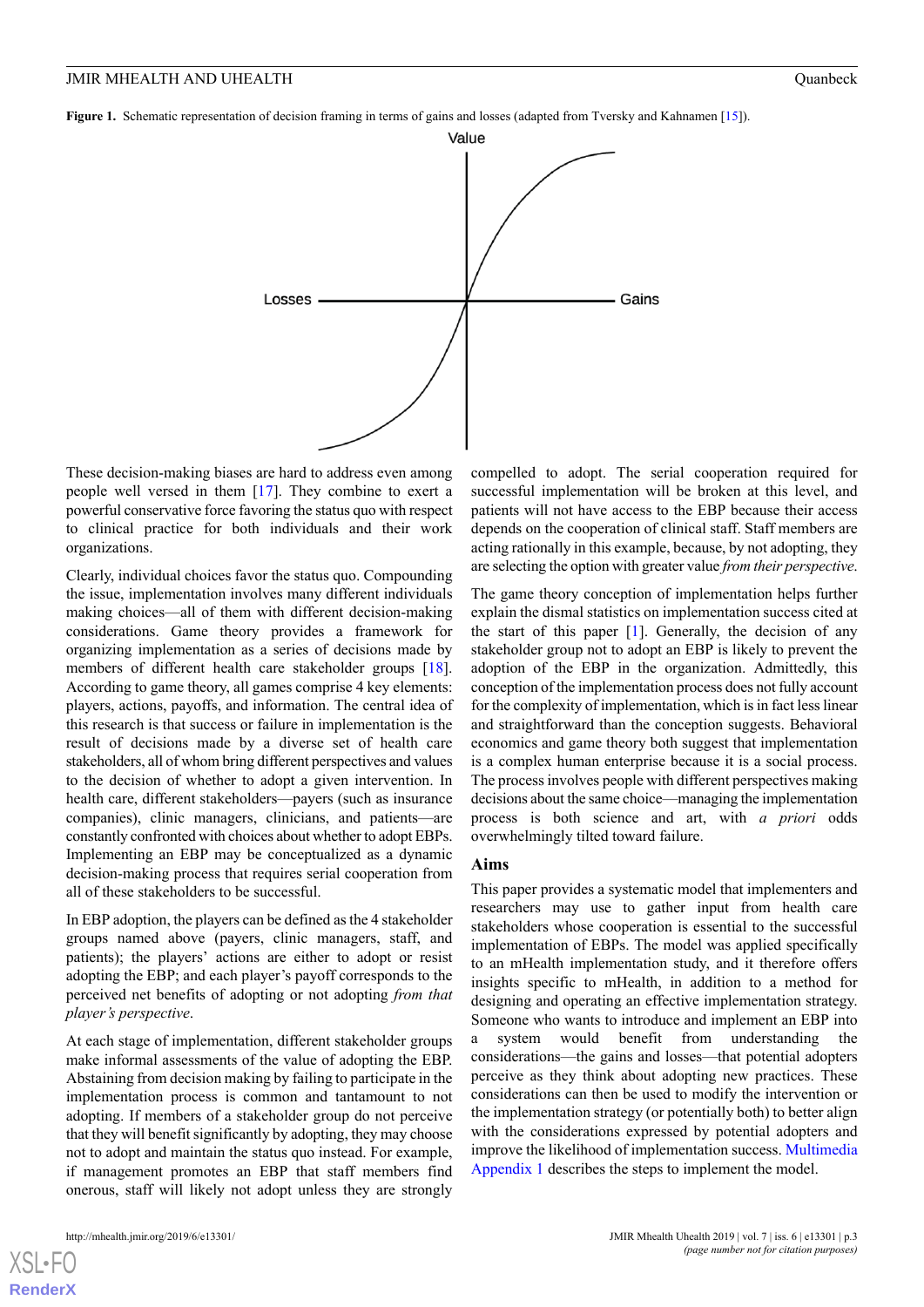## *Methods*

#### **The Focal Evidence-Based Practice**

The mHealth intervention analyzed is called Seva, an evidence-based mHealth intervention designed to help prevent relapse in people recovering from substance use disorders [[19](#page-10-15)[,20](#page-10-16)]. Seva offers patients a discussion board used anonymously (with code names) by patients in the study; interactive modules that teach self-regulation, problem solving, and other skills; and health tracking tools and tools for coping with challenging situations, such as cravings and high-risk situations (eg, relaxation exercises, strategies from cognitive behavioral therapy, and links to local 12-step meetings). Seva gives clinicians a Web portal with a Clinician Report containing longitudinal information generated by patients' self-reported data about their substance use and well-being (eg, sleep, depression). Seva (under the name A-CHESS) was proven effective in a randomized trial of patients leaving residential treatment for alcohol use disorders [\[20](#page-10-16)]. It is currently being tested in other substance use treatment contexts.

#### **Ethics Approval and Consent to Participate**

The study protocol was designated minimal risk and approved by the University of Wisconsin's Health Sciences Institutional Review Board (protocol number: 2012-0937-CP019). The parent study is registered with ClinicalTrials.gov (NCT01963234).

#### **Setting and Participants**

The parent study [\[6](#page-10-3)] introduced Seva in 3 Federally Qualified Health Centers, which are primary care clinics in the United States that offer both primary and behavioral health care services to patients regardless of their ability to pay. At each of the 3 clinics, staff and patient participants were recruited for this exploratory analysis as a convenience sample from the staff and patients who consented to participate in the parent implementation study. Individual and group interviews were conducted with these stakeholders to elicit values related to the adoption of Seva and other EBPs. These interviews occurred during clinic visits from February 24 to 25, 2016; August 2, 2016; and September 21, 2016. These dates roughly corresponded to the transitional period between the stages of active implementation and maintenance in the parent study's implementation plan. In total, 6 clinic managers, 17 clinical staff, and 6 patients were involved in the individual and group interviews. [Table 1](#page-4-0) shows characteristics of the patients and staff who participated in the interviews.

#### **Eliciting Stakeholder Considerations**

The model used to frame decisions around EBP adoption is based on procedures for eliciting stakeholder considerations and defining a decision-analytic structure described by Edwards et al in their 2007 text, *Advances in Decision Analysis*[\[21](#page-10-17)]. The process is represented in broad terms by [Figure 2](#page-4-1). The type of decision analysis described here relies on a process of inductive reasoning in which the decision analyst constructs a model of the decision-making process by interviewing stakeholders. This model formulation is a first step; the result may then be tested prospectively in subsequent research and refined as necessary.

 $XS$  • FC **[RenderX](http://www.renderx.com/)** The series of stakeholder interviews took place one-on-one and in group interviews with clinic managers, clinic staff, and patients. The decision analyst (AQ) explained the premise of decision framing: that different groups of stakeholders have different considerations and contexts depending on their role in the health care system and that these considerations bear on their decisions about adopting EBPs. The objective of the interviews was to elicit the considerations that could be translated into values and serve as the foundation of a decision-framing model for mHealth implementation from the perspective of different stakeholder groups. The interviews were semistructured and exploratory. A series of planned questions were asked to promote the discussion of key issues around implementation from each stakeholder perspective, followed up with probing questions to understand the ideas that participants expressed—the potential gains (pros or advantages) and losses (cons or disadvantages) derived from implementing and using Seva.

#### **Clinic Manager Interviews**

Clinic managers at each implementation site were interviewed one-on-one by the decision analyst. Clinic managers continually make decisions about whether to undertake new projects, such as implementing Seva. Such decision making often occurs in the context of formal meetings intended to establish consensus around organizational goals (eg, monthly board meetings). An initial question posed during one-on-one interviews with managers from each site was, "What factors do you consider in deciding whether to introduce a new EBP like Seva to the staff and patients in your organization?" This initial inquiry was followed with specific questions about the factors the manager named, as well as questions that arose in the context of the discussion. Follow-up questions included the following: "At the organizational level, is there a process for deciding what new practices to implement? What barriers did you face in introducing Seva to your clinic? What would make it easier for you to implement Seva?"

### **Clinic Staff Interviews**

Teams of staff members who participated in the implementation of Seva were interviewed in a group setting at each of the 3 implementation sites. When it comes to adopting a new EBP, clinic staff members can usually choose to adopt the new practice (such as Seva) or maintain the status quo.

During group interviews with staff members, the decision analyst asked participants to reflect on the following question: "What do you think about when you are asked to do something new—a new procedure, a new technology, or some new evidence-based practice?" The decision analyst then gave staff members time to generate ideas individually. These ideas were then shared within the group in a round-robin fashion. After eliciting key considerations with respect to adopting new practices, the decision analyst used open-ended questions to expand on concepts presented by participants. Follow-up questions included the following: "In your different roles, how are you judged to be successful? Are metrics used (eg, number of patients seen, patient surveys, and other things)?"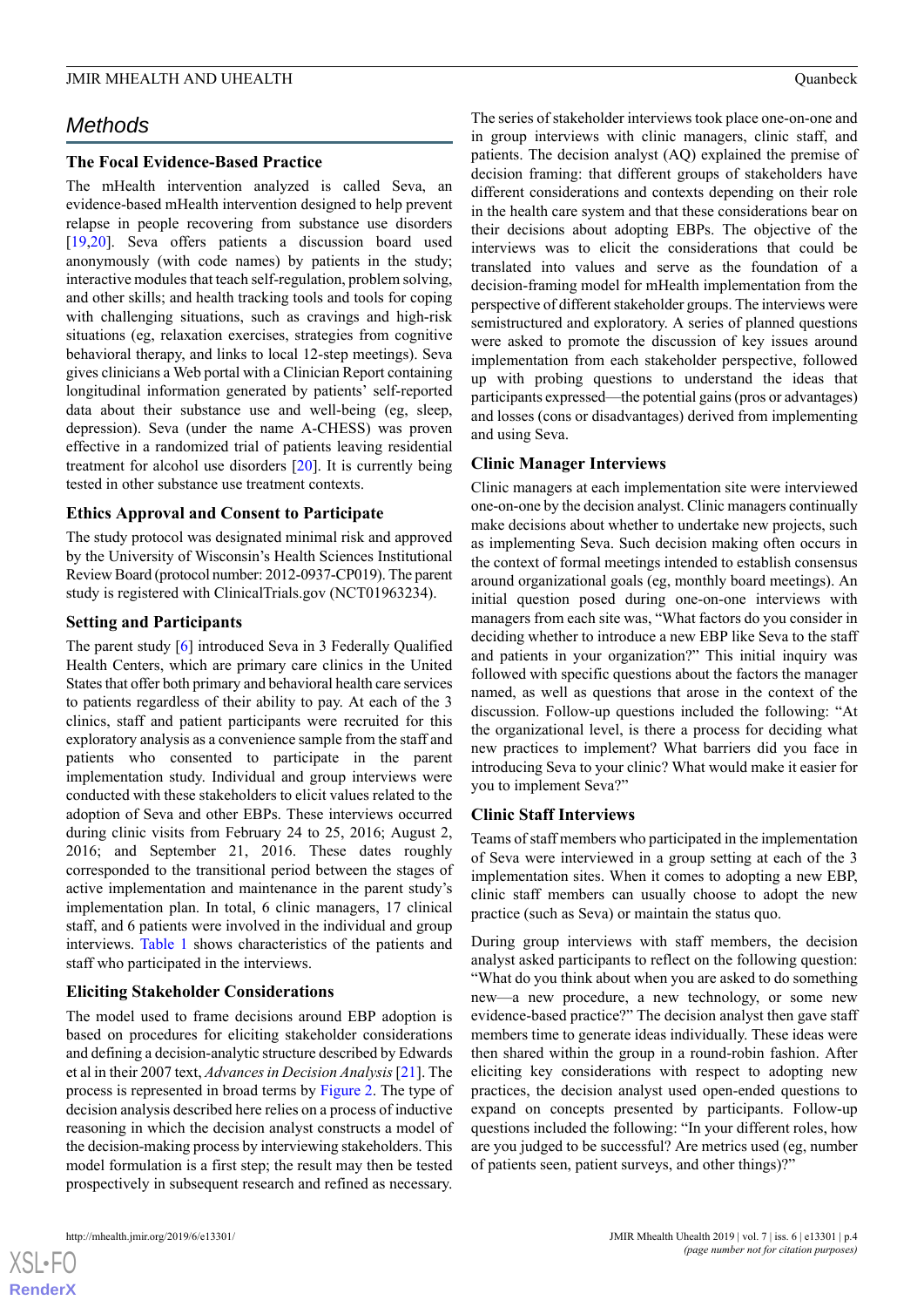<span id="page-4-0"></span>**Table 1.** Baseline characteristics of participating clinics, clinic staff, and patients.

| Characteristics                        | Site 1 (Madison, Wisconsin):<br>Primary care and mental health | Site 2 (Missoula, Montana):<br>Primary care, mental health,<br>and addiction treatment | Site 3 (Bronx, New York):<br>Primary care and mental<br>health |
|----------------------------------------|----------------------------------------------------------------|----------------------------------------------------------------------------------------|----------------------------------------------------------------|
| Clinic staff and roles, n              |                                                                |                                                                                        |                                                                |
| Participants                           | 5                                                              | 9                                                                                      | $\overline{9}$                                                 |
| Manager                                | $\mathbf{1}$                                                   | $\overline{c}$                                                                         | 3                                                              |
| Physician                              | 1                                                              | 2                                                                                      | 1                                                              |
| PhD psychologist                       | $\mathbf{1}$                                                   | $\boldsymbol{0}$                                                                       | $\mathbf{0}$                                                   |
| Therapist, counselor, or social worker | $\boldsymbol{0}$                                               | $\overline{c}$                                                                         | 3                                                              |
| Care manager                           | $\theta$                                                       | $\overline{c}$                                                                         | 1                                                              |
| Medical assistant                      | 2                                                              | $\boldsymbol{0}$                                                                       | $\boldsymbol{0}$                                               |
| Clinic data manager                    | $\boldsymbol{0}$                                               | 1                                                                                      | $\boldsymbol{0}$                                               |
| Other                                  | $\mathbf{0}$                                                   | $\boldsymbol{0}$                                                                       | $\mathbf{1}$                                                   |
| <b>Patients</b>                        |                                                                |                                                                                        |                                                                |
| Participants, n                        | $\theta$                                                       | 3                                                                                      | 3                                                              |
| Age (years), range                     | a                                                              | 43-56                                                                                  | $40 - 63$                                                      |
| Gender (female), n                     |                                                                | $\overline{c}$                                                                         | $\mathbf{1}$                                                   |
| Highest education achieved, n          |                                                                |                                                                                        |                                                                |
| Some high school                       |                                                                | $\boldsymbol{0}$                                                                       | 3                                                              |
| Some college                           |                                                                | $\overline{c}$                                                                         | $\boldsymbol{0}$                                               |
| Associate's degree                     |                                                                | $\mathbf{1}$                                                                           | $\boldsymbol{0}$                                               |
| Drug of choice, n                      |                                                                |                                                                                        |                                                                |
| Alcohol                                |                                                                | 2                                                                                      | $\boldsymbol{0}$                                               |
| Cocaine                                |                                                                | $\boldsymbol{0}$                                                                       | 1                                                              |
| Marijuana                              |                                                                | $\boldsymbol{0}$                                                                       | $\overline{c}$                                                 |
| Multiple drugs                         |                                                                | $\boldsymbol{0}$                                                                       | 1                                                              |
| Ethnicity, Hispanic/Latinx, n          |                                                                | $\boldsymbol{0}$                                                                       | $\mathbf{1}$                                                   |
| Race, n                                |                                                                |                                                                                        |                                                                |
| White                                  |                                                                | 3                                                                                      | 1                                                              |
| African American/black                 |                                                                | $\boldsymbol{0}$                                                                       | $\overline{c}$                                                 |

<span id="page-4-1"></span><sup>a</sup>Not applicable.

**Figure 2.** Decision-framing model. EBP: evidence-based practice.



#### **Patient Interviews**

Patients were interviewed in a group setting at both the Missoula and Bronx sites. (Owing to staggered implementation timing and turnover of a key staff member, patients at the first implementation clinic could not be reached for follow-up interviews). During these group interviews, patients were asked to reflect upon the considerations they had about adopting Seva

 $XS$  • FO **[RenderX](http://www.renderx.com/)** and upon how Seva complemented other addiction treatment options, such as outpatient addiction treatment services offered by the clinic and traditional Alcoholics Anonymous/Narcotics Anonymous meetings. An initial question posed to patients was, "Assume you have a friend struggling with drug or alcohol problems who wants to know if you would recommend Seva to him or her. What would you say and why?" Each patient participant reflected on this question and shared responses,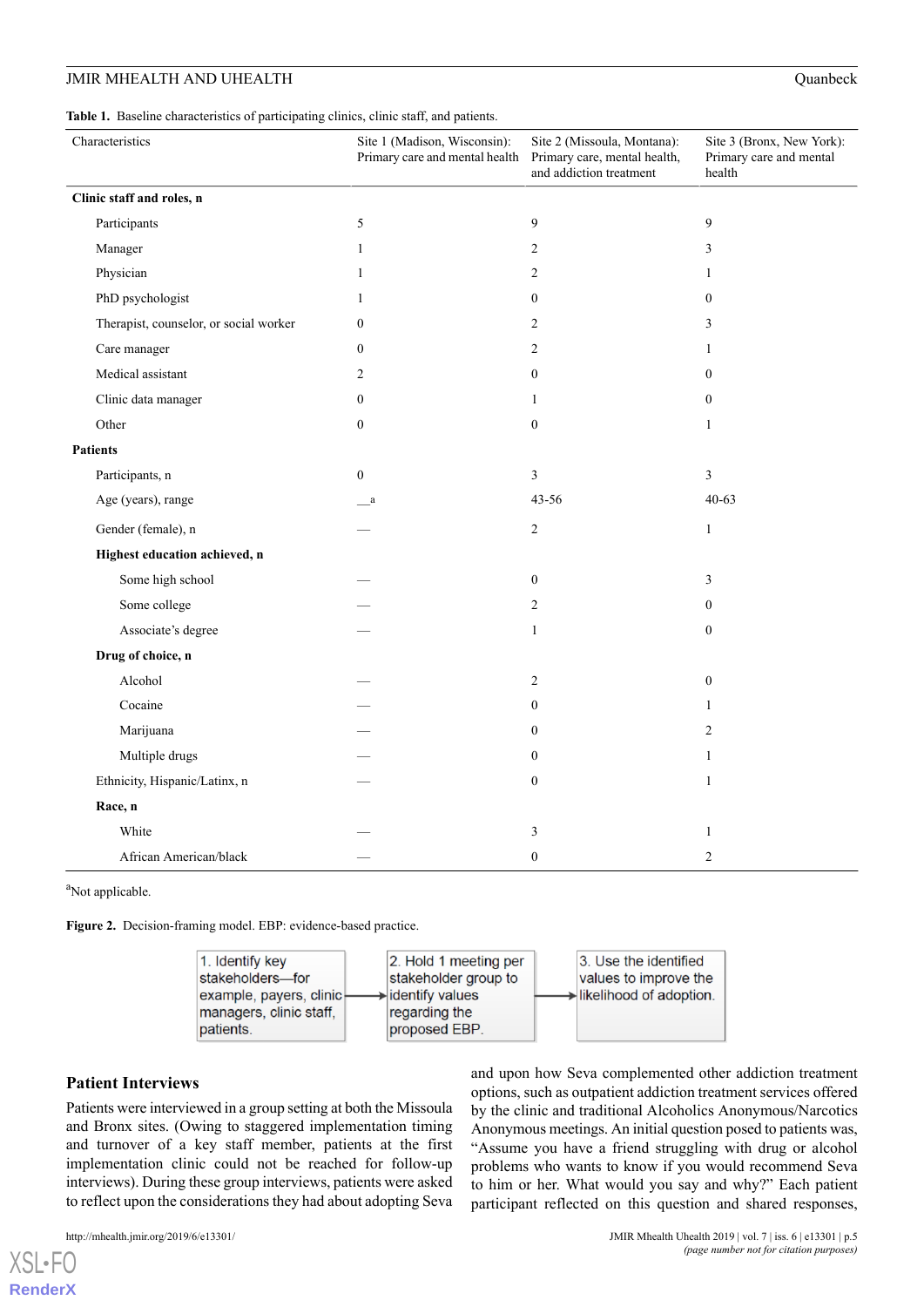prompting group discussion. Follow-up questions posed by the decision analyst included the following: "What problems (if any) did you have using Seva? To what extent was cost a barrier to your using Seva?"

#### **Developing the Decision-Framing Model and Assessment of Face Validity**

Input derived from this series of stakeholder interviews was used to establish the primary values (ie, trade-offs between perceived gains and losses) that governed stakeholders' decisions about the implementation of Seva. Considerations gathered through the interviews were systematically reviewed by the decision analyst and another researcher, and they were compiled into a decision-framing model that expressed the considerations as perceived gains and losses from the perspective of each stakeholder group.

The first-order approach to assessing the validity of any model focuses on face validity—that is, the degree to which the model concords with holistic judgments of validity by the stakeholders whose input was used to develop it [[22\]](#page-10-18). After the initial decision-framing model was constructed, a draft version of the manuscript was emailed to 6 of the clinic managers and staff members from the 3 clinics whose feedback was central in development of the decision-framing model. (Owing to practical concerns, chiefly having to do with privacy, feedback from patients was not solicited.) The respondents were asked to independently rate the degree to which they thought the decision-framing model incorporated the most important values related to their implementation of Seva and whether it provided

a reasonable representation of the implementation decision-making process. These 6 stakeholders, whose considerations informed the decision-framing model, were offered the opportunity to engage in follow-up phone and email correspondence to provide feedback on face validity.

## *Results*

### **Results From the Parent Study**

The subsequent results and discussion should be understood in the context of the parent implementation study [[6\]](#page-10-3), which showed that implementation and effectiveness outcomes were largely positive; management supported the use of Seva in all 3 clinics, 1 or more clinic champions emerged at each site to engage and support patients, and patients showed significant reductions in drinking and drug use. Adoption results were mixed; although patients adopted Seva with very high levels of use by normal mHealth standards, use of Seva did not penetrate primary care clinical processes beyond use by a handful of clinic champions at each site. Maintenance of the system was unsuccessful; each clinic's use of Seva ended when no long-term payer emerged to sustain the system after NIH grant funding ended.

#### **Implementation Considerations Expressed by Stakeholder Groups**

[Table 2](#page-5-0) summarizes the implementation considerations that emerged during individual and group interviews in the context of the choices that are available to each stakeholder group.

| Stakeholder group | Decision alternatives                                                                                                                                                                                              | Considerations: perceived gains and losses                                                                                                                                                                                                                                                                                                                                                                                                                       | Notes on implementation                                                                                                                                                                                                                                                                                                                                                                                                                                                                                 |
|-------------------|--------------------------------------------------------------------------------------------------------------------------------------------------------------------------------------------------------------------|------------------------------------------------------------------------------------------------------------------------------------------------------------------------------------------------------------------------------------------------------------------------------------------------------------------------------------------------------------------------------------------------------------------------------------------------------------------|---------------------------------------------------------------------------------------------------------------------------------------------------------------------------------------------------------------------------------------------------------------------------------------------------------------------------------------------------------------------------------------------------------------------------------------------------------------------------------------------------------|
| Clinic managers   | Support implementation of Seva<br>versus allocate resources to compet-<br>ing projects                                                                                                                             | Gain: increased quality of patient care; Loss:<br>additional clinical staff time required to<br>implement and operate the intervention;<br>Gain: advances organizational mission;<br>Loss: uncertainty about sustainability poten-<br>tial of new intervention; Loss: opportunity<br>cost of time for clinic champion to lead<br>change efforts; Loss: lack of integration of<br>new intervention into existing clinical<br>workflows                            | Perceived gains were evident at outset.<br>Clinics were compensated for staff time<br>during grant period to offset costs. Manage-<br>ment at all clinics supported introduction<br>and use of Seva throughout the implementa-<br>tion period. Though management at 2 of 3<br>sites supported ongoing use of Seva, the<br>challenges of transferring from grant fund-<br>ing to a long-term sustainable operational<br>plan could not be successfully addressed,<br>and system use ended at all 3 sites |
| Clinic staff      | Adopt Seva or maintain status quo<br>clinical practice for addiction                                                                                                                                               | Loss: time required to learn and use a new<br>system; Loss: disruption of current work-<br>flows, including integration with the elec-<br>tronic health record (EHR); Gain: improved<br>quality of patient care; Loss: uncertainty<br>about long-term sustainability; Gain: poten-<br>tial to automate clinical functions currently<br>done manually                                                                                                             | Seva was heavily used and valued by clinic<br>champions, but penetration beyond clinic<br>champions was limited. Failure to integrate<br>Seva data into EHR made accessing Seva<br>data infeasible for most clinicians                                                                                                                                                                                                                                                                                  |
| Patients          | Use Seva (in addition to standard<br>addiction treatment offered by the<br>clinic) or continue with standard<br>addiction treatment offered by the<br>clinic or seek other treatment (eg.<br>Alcoholics Anonymous) | Gain: access to a safe means of recovery<br>support (anonymous and private, as well as<br>coming from a trusted source); Gain: pro-<br>motes access to resources and connections<br>to similar others; Gain: promotes autonomy<br>in recovery management (ie, voluntary use<br>on patient's own time); Loss: cost to operate<br>(including smartphone and data plan, cov-<br>ered by grant during intervention but trans-<br>ferred to patients after 12 months) | Patient out-of-pocket costs for Seva were<br>paid with National Institutes of Health grant<br>funding. Patient use during the study was<br>high; use fell to zero when costs shifted to<br>patients after grant funding ended. Logisti-<br>cal challenges made it difficult to transfer<br>payment arrangements for data plans from<br>the research team to individuals                                                                                                                                 |

<span id="page-5-0"></span>**Table 2.** Stakeholder implementation considerations.

[XSL](http://www.w3.org/Style/XSL)•FO **[RenderX](http://www.renderx.com/)**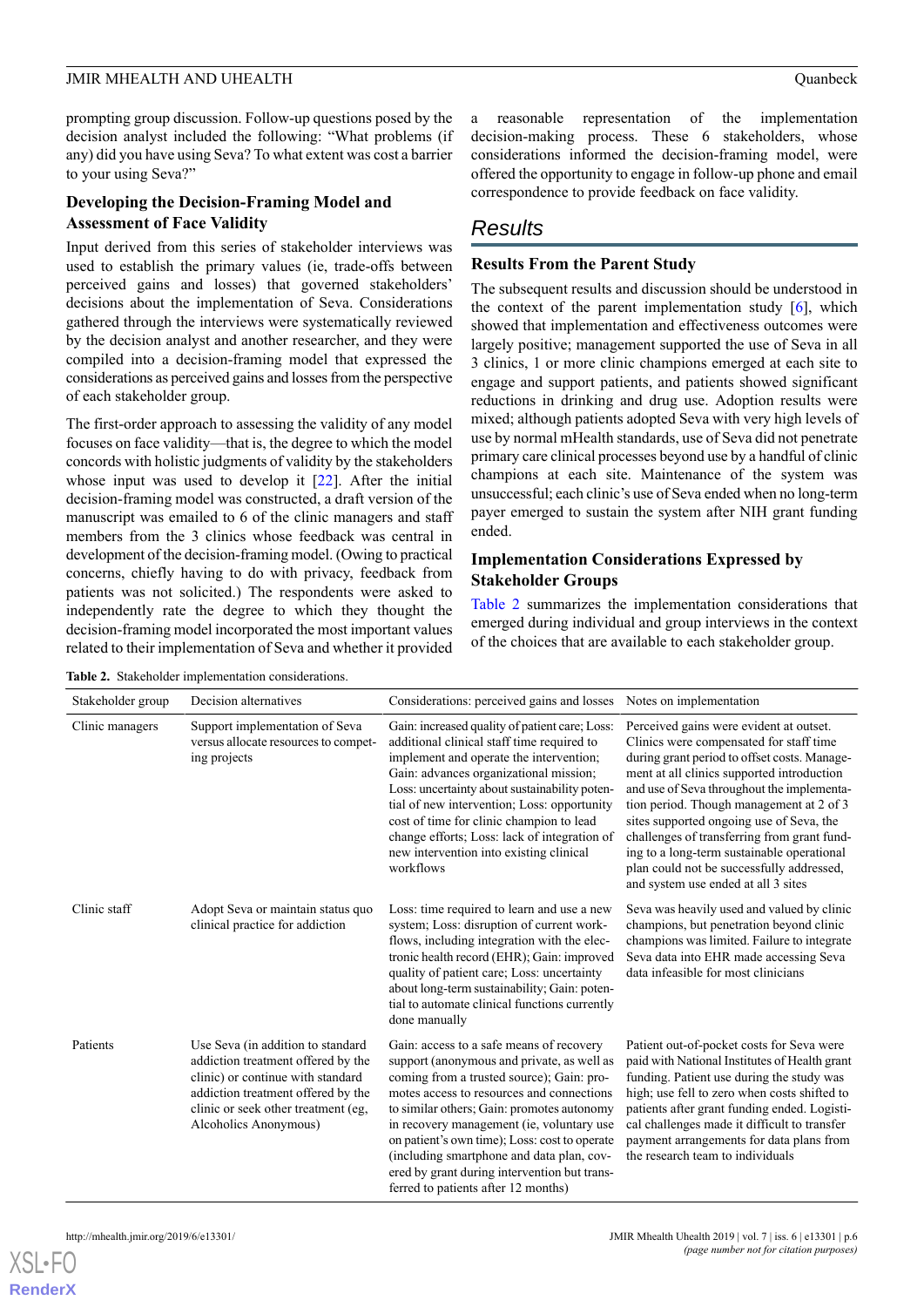#### **Clinic Managers**

In determining whether to adopt Seva, clinic managers considered the greatest potential gain (or *advantage* or *pro*) to be providing better care for patients and the greatest potential loss (or *disadvantage* or *con*) to be costs, which were expressed in such terms as staff time, sustainability, and opportunity cost required to implement the change. In 1 clinic, if a proposed EBP would be valuable to patients, it is assessed for its alignment with other values expressed in the clinic's mission—for example, the EBP should help build relationships with the community or foster the integration of medical, behavioral, and dental health services. This clinic follows a carefully designed process for deciding which innovations to adopt, using weekly management meetings of 5 clinic staff members. These meetings follow *Robert's Rules of Order*, a widely used parliamentary protocol for conducting meetings and reaching group decisions [[23\]](#page-10-19). In reaching a decision, the group also actively solicits clinician feedback. Nevertheless, innovations that improve patient care and align with organizational mission face the constraint of cost, which is ultimately synonymous with sustainability.

According to 1 clinic leader who championed the Seva project, "If a program like Seva costs us money, on balance, it will be very hard for us to sustain. If it saves the organization money, it has a chance." As the director of behavioral health put it at another clinic, "We don't want to spend the resources to create something new that won't last." Many Federally Qualified Health Centers are accountable care organizations (or part of such organizations) that are responsible for the total cost of care for each patient. If an intervention like Seva helps patients maintain healthy and stable lives—and helps avoid the costly emergency room visits, detoxification stays, and hospitalizations often associated with addiction—the cost of implementing it may be worthwhile. If an innovation cannot be paid for by a grant or insurance reimbursement, it is, by definition, unsustainable, and an unsustainable innovation is not worth implementing. Managers also weigh costs in terms of staff time and integration with existing workflows, and small aspects of a proposed innovation can affect those costs. One management group uses a visual representation of clinic workflows to see how an intervention might fit because altering existing operations and workflow is expensive in labor and opportunity cost. As this manager put it, "How many hoops will staff have to jump through to do this?"

#### **Clinic Staff**

At all 3 clinics, virtually every clinic staff member interviewed cited time requirements as the foremost consideration in deciding to adopt a new practice. An intervention that costs staff extra time (expressed in terms of learning and using a new method or methods) is perceived negatively; a proposed intervention that might save staff time is perceived positively. An addiction psychiatrist whose patients used Seva shed light on what clinicians are trying to accomplish in the limited time they have with patients:

*I've got 20 minutes with each patient every 6 weeks, if they show up. If you're my patient and you're not getting better, I want to know what is going on in your*

 $XS$  $\cdot$ FC **[RenderX](http://www.renderx.com/)** *life. Are you not taking the medications I've prescribed? Are you using alcohol or other drugs? Are you having trouble with your family? Are you not sleeping? What's going on?*

This clinician values learning about a patient's problems as efficiently as possible—time is her most limited resource. An mHealth system like Seva has the potential to save clinicians time by continuously gathering and summarizing patient data so that they can quickly get an accurate picture of their patients' lives. Clinicians also said (like managers) that sustainability was important in their decision making, but to clinic staff, sustainability meant, in part, integration with the electronic health record (EHR). This EHR consideration arose in the group interviews because Seva data could not be integrated into the EHR, which caused inefficiency and frustration among clinicians. Clearly, the EHR is central to clinicians because it structures and monitors clinical work. This sets a high bar for EBP implementation because making changes to the EHR can be so difficult. In the health system that 1 clinic is part of, incorporating data into the EHR from external systems is reportedly so onerous that integration takes place only when changes are legally mandated (eg, a change to the EHR was enacted only after the state legislature passed a law requiring physicians to check the state's Prescription Drug Monitoring Program database before prescribing an opioid).

#### **Patients**

Because patients were asked about their decision making in the context of the Seva project, their responses reflected their thoughts about Seva and addiction treatment more specifically than the responses of managers and clinic staff, whose comments reflected their experience with the adoption of EBPs generally. Patients cited safety as their foremost consideration with regard to Seva. In the context of recovering from a substance use disorder, the concept of safety includes anonymity and privacy, as well as feeling confident that the innovation came from a trusted source (ie, on the basis of a recommendation from the patient's clinician). Patients chose to use Seva in part because they weighed it against specific alternatives—Alcoholics Anonymous or Narcotics Anonymous meetings or not receiving treatment—that felt less safe to them. Patients' comments also suggested that a successful innovation—all 6 patients interviewed regarded Seva as a valuable intervention—must promote connection to others and access to recovery resources. In both the rural setting of Missoula, Montana, and the urban setting of the Bronx, New York, patients reported feeling isolated. A patient in the Bronx said it was hard to get to Alcoholics Anonymous meetings, especially those held at night, because of concerns for her physical safety and the temptation to use drugs. In Missoula, getting to meetings was challenging because of difficulties with transportation. Seva addressed the isolation of these patients by enabling them to connect with peers and get help 24/7. A participant from the Bronx described how Seva helped him when he was on the brink of relapse. He decided to use Seva to reach out to one of the group's monitors (a member of the research team). "If I didn't have that phone, I don't know what would've happened," he reported. He also said the following: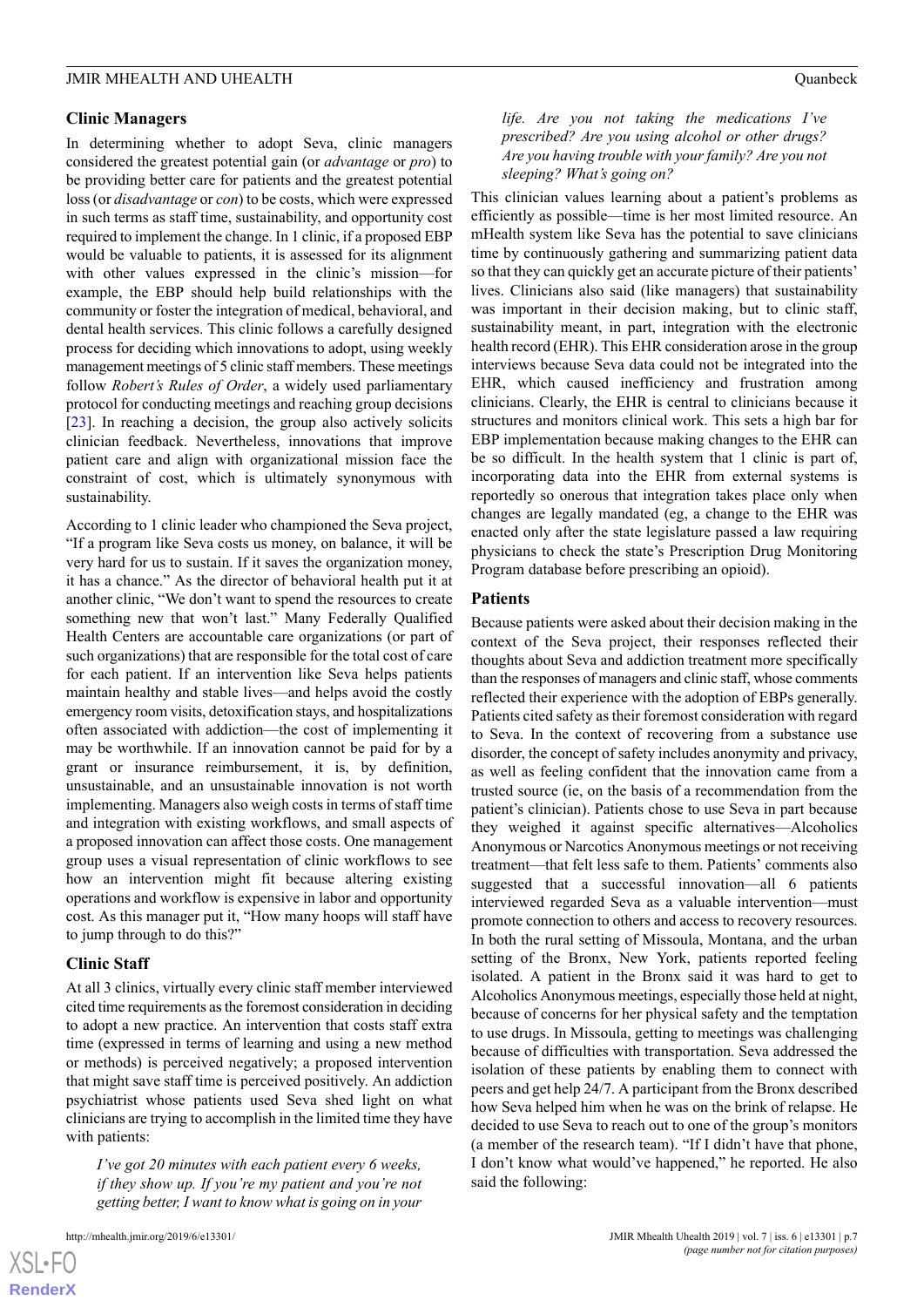*Reaching out through Seva was the only thing that I could've done at that moment. I just needed someone to talk to; to listen to what was going on with me; to give me a push in the right direction.*

Finally, patients wanted to feel in control of their choices to use Seva rather than be coerced. "I like the fact that this is not something I'm forced to do," said one woman from the Bronx. She also said the following:

*I can do it [use Seva] when I want to. This is my option. If I don't feel like listening, I won't listen!*

#### **Face Validity**

The 6 clinic managers and staff members who were consulted to provide face validity offered no corrections to the results presented.

## *Discussion*

## **Principal Findings**

This research conceptualizes the problem of implementing EBPs in a new way, borrowing key ideas from behavioral economics and game theory and integrating them with stakeholder feedback. This new conceptualization applies to the implementation of EBPs generally, but in this case, it was applied to one of the largest mHealth implementation trials to date, thereby specifically producing insights about mHealth implementation. The presumption of implementation researchers is that it is valuable to adopt EBPs *per se*. In truth, stakeholders have considerations, biases, and points of view that often limit the perceived usefulness of an EBP. It is the role of the implementer to frame decisions regarding intervention adoption for different stakeholders in the context of their considerations and values. This means presenting alternatives (ie, constructing subjective value functions) and adjusting the framing of the decision to maximize the probability of a positive choice for each stakeholder. The decision-framing model produced clear considerations that stakeholder groups used to evaluate the implementation of Seva, suggesting that decision-framing may be used to elicit multiple stakeholder perspectives. These considerations may in turn be used to (1) adapt the intervention to be implemented, or (2) tailor the implementation strategy used to deliver the intervention in ways that address stakeholders' most important considerations, or both. For example, the study revealed that finding a way to pay for Seva was essential to sustaining it after the study ended. If we had learned this before rather than after implementation, we could have tried to address this more robustly at the beginning of implementation. As an example of how stakeholder considerations can be incorporated into tailoring an implementation strategy, suppose clinical staff express concern about the additional time required to implement a change in practice. In response, an implementer could organize a meeting between management and clinicians to define the work required and then carve out dedicated time in a clinician's schedule—say, an hour every Friday morning—to commit to the work of implementation. This time expenditure would likely be viewed as a worthwhile investment by management if doing so leads to reduced hospitalizations for patients.

Payers are key stakeholders in health care systems, but payers were not directly interviewed for this study. In interviews with clinic managers and through interactions with a payer at 1 site, a single payer consideration was perceived as dominant: cost. An EBP may be perceived positively if it reduces the total cost of care—as Seva showed the potential to do through its effects on hospitalizations and emergency room visits  $[6]$  $[6]$  $[6]$ —or it may be perceived negatively if it increases the cost of care or has a cost that cannot be reimbursed.

The results of this inductively constructed model will now be tested prospectively, in a process using deductive reasoning, for its ability to predict the adoption of mHealth in a forthcoming implementation study funded by the US NIH (1R01DA04415901A1). In this test, the considerations reported here will be ranked (eg, clinic managers in the forthcoming trial will rank the 6 considerations reported by clinic managers in this paper), and then the decision alternatives will be rated (eg, clinic managers will rate how well the mHealth intervention addresses the considerations). See [Figure 3](#page-8-0) for an example section of the survey to be administered. The resulting rankings and ratings can then be weighted to determine how important they are to address, either by modifying the mHealth intervention or the strategy used to implement it. See the instructions for weighting considerations in [Multimedia Appendix 1.](#page-9-0)

A nesting structure of values emerged through the interviews with stakeholders, both within each stakeholder group and between 1 stakeholder group and the next. For instance, management implied that for an intervention to be maximally appealing for adoption, it must first and foremost be valuable to patients, then palatable to staff, and then sustainable from a cost and reimbursement perspective. In a sense, management is implicitly incorporating the key values of patients, staff, and payers when deciding whether to approve implementation projects.

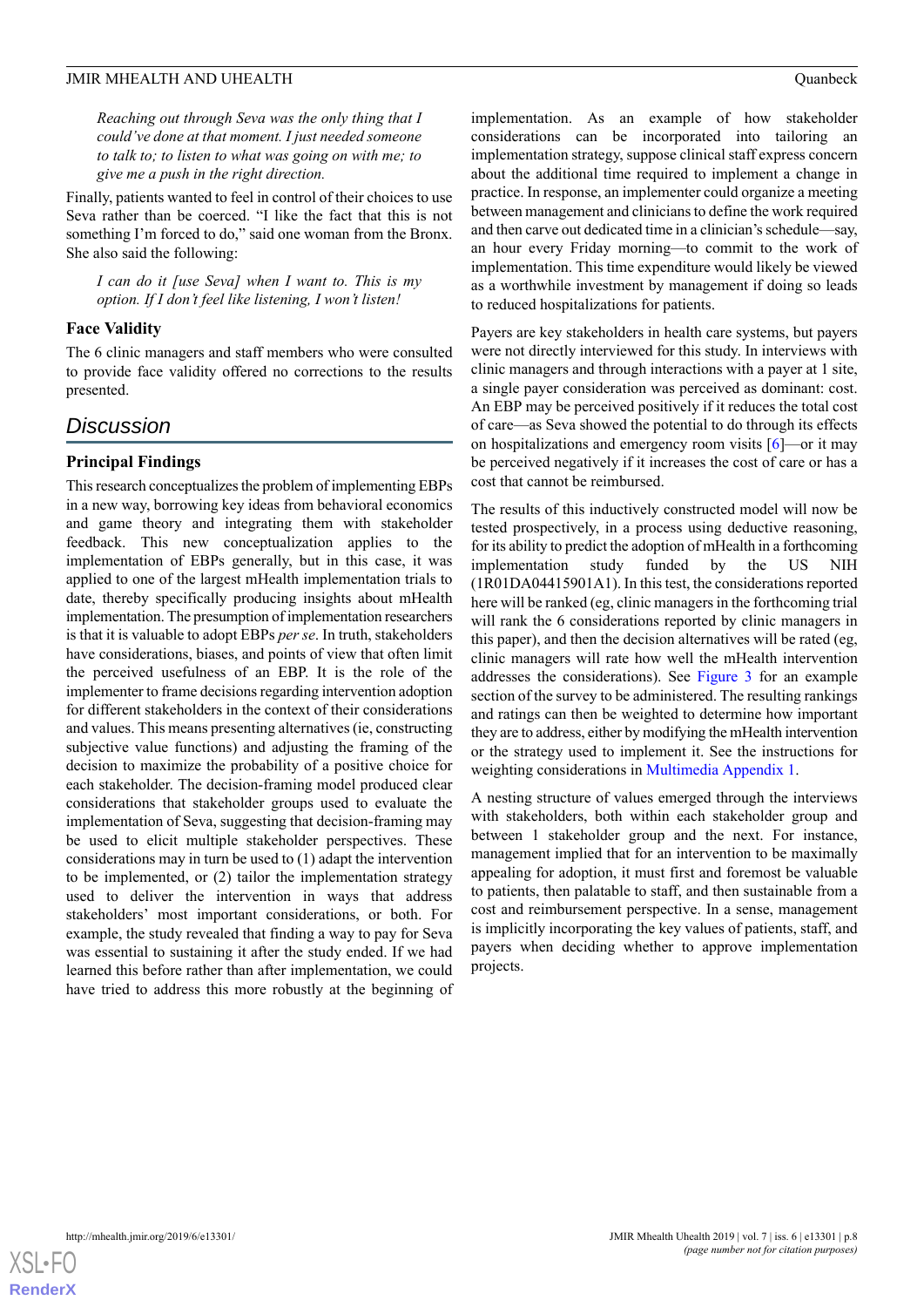<span id="page-8-0"></span>Figure 3. Illustration of prospective ranking and rating procedures.

|                                                                                                                                                                                                                                                                                                                                                                                                                                                                                                                                  | <b>Example Survey of Clinic Managers</b>                                                                                                       |              |   |   |                                                              |                |       |   |                         |
|----------------------------------------------------------------------------------------------------------------------------------------------------------------------------------------------------------------------------------------------------------------------------------------------------------------------------------------------------------------------------------------------------------------------------------------------------------------------------------------------------------------------------------|------------------------------------------------------------------------------------------------------------------------------------------------|--------------|---|---|--------------------------------------------------------------|----------------|-------|---|-------------------------|
| Part I: Ranking decision-making considerations<br>In the context of your work, how important are the considerations below when you are deciding to adopt a new evidence-<br>based practice? Please number each consideration, with 1 being the most important and 6 the least important.                                                                                                                                                                                                                                         |                                                                                                                                                |              |   |   |                                                              |                |       |   |                         |
| Likely sustainability of the new practice after the active implementation period ends<br>Additional staff time required to implement and operate the new evidence-based practice<br>Potential of the new practice to improve patient care<br>Need to integrate the new practice into existing clinic workflows<br>Potential of the new practice to advance our organizational mission<br>Time required by a clinic champion to lead the implementation (vs work on a different project)<br>Part II: Rating decision alternatives |                                                                                                                                                |              |   |   |                                                              |                |       |   |                         |
|                                                                                                                                                                                                                                                                                                                                                                                                                                                                                                                                  | For each statement below, please circle the number that best reflects your response.                                                           |              |   |   |                                                              |                |       |   |                         |
|                                                                                                                                                                                                                                                                                                                                                                                                                                                                                                                                  | Compared with the status quo:                                                                                                                  |              |   |   |                                                              |                |       |   |                         |
|                                                                                                                                                                                                                                                                                                                                                                                                                                                                                                                                  | 1. I think A-CHESS will improve the quality of patient care.                                                                                   |              |   |   |                                                              |                |       |   |                         |
|                                                                                                                                                                                                                                                                                                                                                                                                                                                                                                                                  | 0<br>1<br>Strongly<br>disagree                                                                                                                 | 2            | 3 | 4 | 6<br>5.<br>Neither<br>agree nor<br>disagree                  | 7              | 8     | 9 | 10<br>Strongly<br>agree |
| 2.                                                                                                                                                                                                                                                                                                                                                                                                                                                                                                                               | I think A-CHESS will require additional staff time to implement and operate.                                                                   |              |   |   |                                                              |                |       |   |                         |
|                                                                                                                                                                                                                                                                                                                                                                                                                                                                                                                                  | 1<br>0<br>A small<br>amount                                                                                                                    | 2            | 3 | 4 | 5.<br>6<br>Neither<br>a small<br>nor large<br>amount of time | 7              | 8     | 9 | 10<br>A lot of<br>time  |
|                                                                                                                                                                                                                                                                                                                                                                                                                                                                                                                                  | 3. I think A-CHESS will advance our organizational mission.                                                                                    |              |   |   |                                                              |                |       |   |                         |
|                                                                                                                                                                                                                                                                                                                                                                                                                                                                                                                                  | 0<br>1<br>Strongly<br>disagree                                                                                                                 | 2            | 3 | 4 | 5<br>6<br>Neither<br>agree nor<br>disagree                   | 7              | 8     | 9 | 10<br>Strongly<br>agree |
|                                                                                                                                                                                                                                                                                                                                                                                                                                                                                                                                  | 4. I think A-CHESS will be sustainable after the active implementation period ends.                                                            |              |   |   |                                                              |                |       |   |                         |
|                                                                                                                                                                                                                                                                                                                                                                                                                                                                                                                                  | 1<br>0<br>Strongly<br>disagree                                                                                                                 | 2            | 3 | 4 | 5.<br>6<br>Neither<br>agree nor<br>disagree                  | 7              | 8     | 9 | 10<br>Strongly<br>agree |
|                                                                                                                                                                                                                                                                                                                                                                                                                                                                                                                                  | 5. I think a clinic champion will need to lead the implementation of A-CHESS, and this will mean that person cannot work<br>on something else. |              |   |   |                                                              |                |       |   |                         |
|                                                                                                                                                                                                                                                                                                                                                                                                                                                                                                                                  | 0<br>-1<br>Strongly<br>disagree                                                                                                                | $\mathbf{2}$ | 3 | 4 | 5 6<br>Neither<br>agree nor<br>disagree                      | $7$ and $\sim$ | 8 - 1 | 9 | 10<br>Strongly<br>agree |
|                                                                                                                                                                                                                                                                                                                                                                                                                                                                                                                                  | 6. I think A-CHESS will need to be integrated into existing clinical workflows.                                                                |              |   |   |                                                              |                |       |   |                         |
|                                                                                                                                                                                                                                                                                                                                                                                                                                                                                                                                  | $\bf{0}$<br>1<br>Strongly<br>disagree                                                                                                          | 2            | 3 | 4 | 5.<br>- 6<br>Neither<br>agree nor<br>disagree                | 7              | 8     | 9 | 10<br>Strongly<br>agree |

#### **Comparison With Previous Work**

Although many potentially useful instruments and frameworks are available from the implementation research literature to aid in the implementation process [\[13](#page-10-9)], the decision-framing model (1) provides a systematic approach for assessing the perceived value of an intervention from multiple stakeholder perspectives, (2) is concise and pragmatic, and thus suitable for widespread application (in contrast to more comprehensive,

research-oriented models and questionnaires), and (3) offers an intervention-specific model that accounts for the complex interactions among organizational leaders, staff, the intervention itself, and patients. (Models of implementation [\[8](#page-10-5)] suggest that all these factors are relevant to implementation success.) [Multimedia Appendix 1](#page-9-0) provides practical guidance on how to use the decision-framing model in implementation and implementation research.

[XSL](http://www.w3.org/Style/XSL)•FO **[RenderX](http://www.renderx.com/)**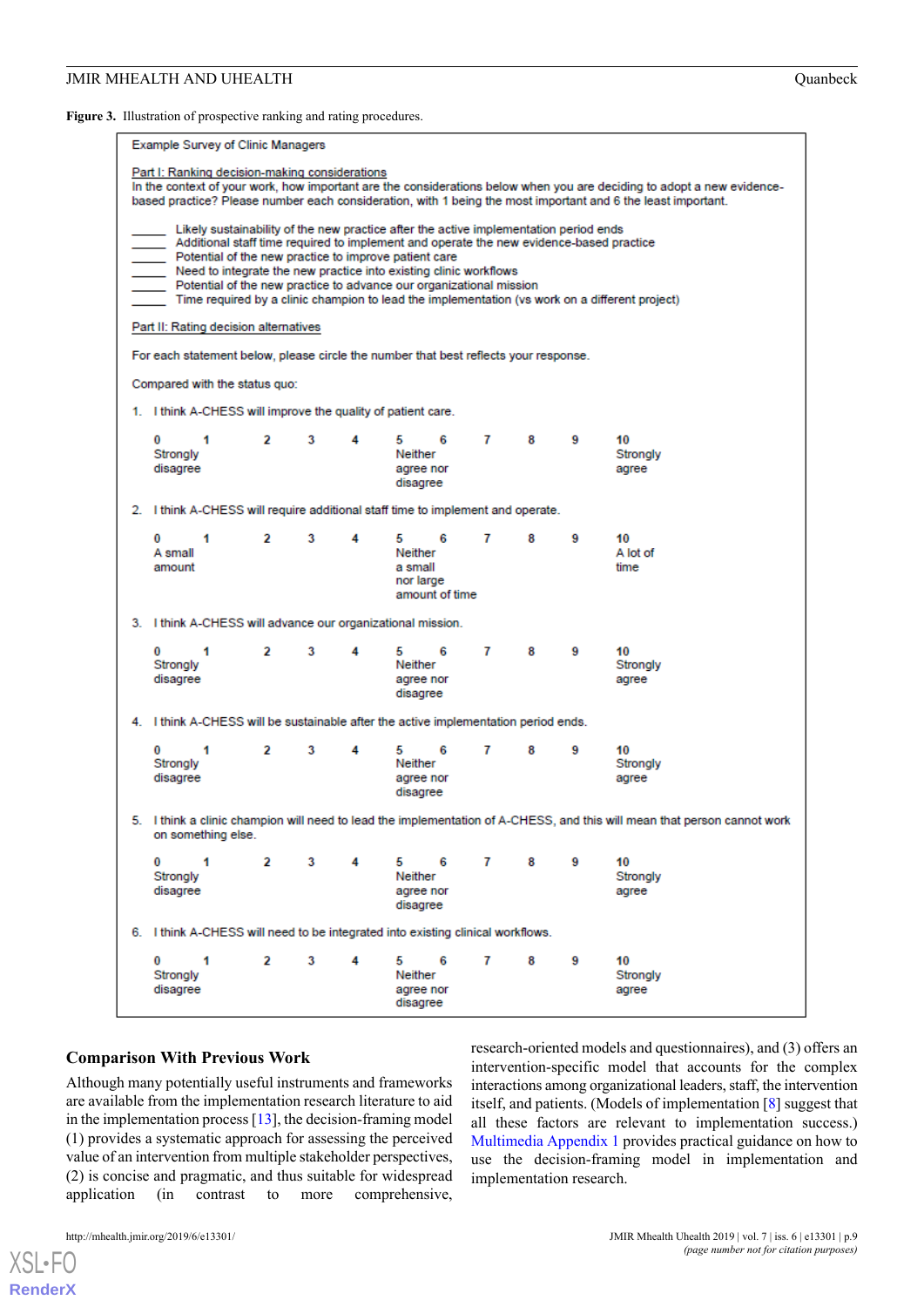The need for systematic tailoring of implementation strategies has been identified as essential in the implementation research literature [[24,](#page-11-0)[25\]](#page-11-1), but determining exactly *how* to conduct effective tailoring is still an understudied area. Decision framing can provide an organizing structure to gather information at the start of implementation—for instance, during the Exploration and Adoption/preparation stages of Aarons' framework [\[9](#page-10-20)]—as well as during active implementation. The process may yield useful information for tailoring implementation strategies on the basis of stakeholder values. External change agents, such as organizational coaches or facilitators, often lead implementation efforts. Research has shown that the effectiveness of facilitation can vary [\[26](#page-11-2)]. External change agents may benefit by using a systematic model, such as decision framing, because it provides a set of operating principles from which to orchestrate an implementation process that helps ensure that stakeholders have been involved and their values have been heard. Doing so could minimize the chance that implementation fails because of inconsistency in approaches to stakeholder engagement, a prospect that is virtually inevitable when left to the variability of human change agents.

#### **Limitations**

For logistical reasons, the decision-framing model was constructed retrospectively, at roughly the end of the implementation period at each site. Stakeholders' responses may have been different if the process had been undertaken before Seva was adopted. Prospective application of decision framing will take place in a forthcoming randomized trial, an NIH-funded implementation trial that was funded in 2018 (1R01DA04415901A1).

The face validity of decision framing was established in the context of a single study involving 1 type of health care setting (Federally Qualified Health Centers) and 1 EBP (an mHealth intervention for substance use disorders). Further research will be needed to validate the model and examine its usefulness with other interventions in other settings. The data reported also represent small samples, especially with only 6 patients interviewed, warranting caution about the generalizability of the findings.

Decision framing is a simple model that seeks to capture essential decision-making processes related to implementation research. More quantitatively robust decision-analytic techniques certainly exist (eg, multiattribute utility theory), but trade-offs are inevitable between pragmatism and research sophistication in selecting a model. Decision framing was selected in part because it is simple and intuitive enough for wider uptake.

Finally, decision modeling of any type invariably simplifies the complexity of any actual implementation process. Implementation does not always unfold in an orderly fashion, and assigning accurate weights to considerations can be difficult. For example, unreimbursed cost sealed the fate of Seva, despite patients' positive perceived value and the efforts of leadership in 1 clinic to find funding, and it may be that unreimbursed cost commonly plays such a role in implementation. In addition, the implementation of some practices may not require cooperation from all stakeholder groups—for example, patients may choose to use certain EBPs (such as mHealth apps) without any support or involvement from clinic management or staff. Demand for innovations can bubble up from patients and staff; indeed, such origins may bode more favorably for successful implementation than the top-down approach to implementation that is common in the health care system.

#### **Conclusions**

Though the decision-framing model is new to implementation research, the rationale for it is both simple and pragmatic: implementing an EBP is a fundamentally social process [[8\]](#page-10-5), and the inescapable biases associated with human decision making apply in implementation research just as they do in every other aspect of life. Decision-framing techniques have been exhaustively studied, validated, and applied in many fields, including psychology, business, and management. Innovation often lies in scanning many disciplines, making logical connections, and matching the most appropriate solutions available to the problem at hand. Newly applied to implementation research, decision-framing offers a potential tool for implementers to use in speeding the adoption mHealth interventions and other EBPs.

#### **Acknowledgments**

The author wishes to thank Chantelle Thomas, Mary Jane Nealon, Virna Little, Thomas McCarry, and Victoria Ward for their research collaboration. The author also wishes to thank David Gustafson, Randall Brown, John Mullahy, Barbara Bowers, Oguzhan Alagoz, and Ramon Aldag for their mentoring, Mark McGovern and Joann Kirchner for their valuable feedback on the manuscript, and Roberta Johnson and Nick Schumacher for their ongoing support.

#### <span id="page-9-0"></span>**Conflicts of Interest**

AQ has a shareholder interest in CHESS Health, a public benefit corporation that disseminates Web-based health care intervention for patients and family members struggling with addiction. This relationship is extensively managed by the author and the University of Wisconsin–Madison's Conflict of Interest Committee.

## **Multimedia Appendix 1**

Decision-framing to incorporate stakeholder perspectives in implementation.

[[PDF File \(Adobe PDF File\), 524KB](https://mhealth.jmir.org/article/downloadSuppFile/13301/107032) - [mhealth\\_v7i6e13301\\_app1.pdf](https://mhealth.jmir.org/article/downloadSuppFile/13301/107032) ]

 $XS$  $\cdot$ FC **[RenderX](http://www.renderx.com/)**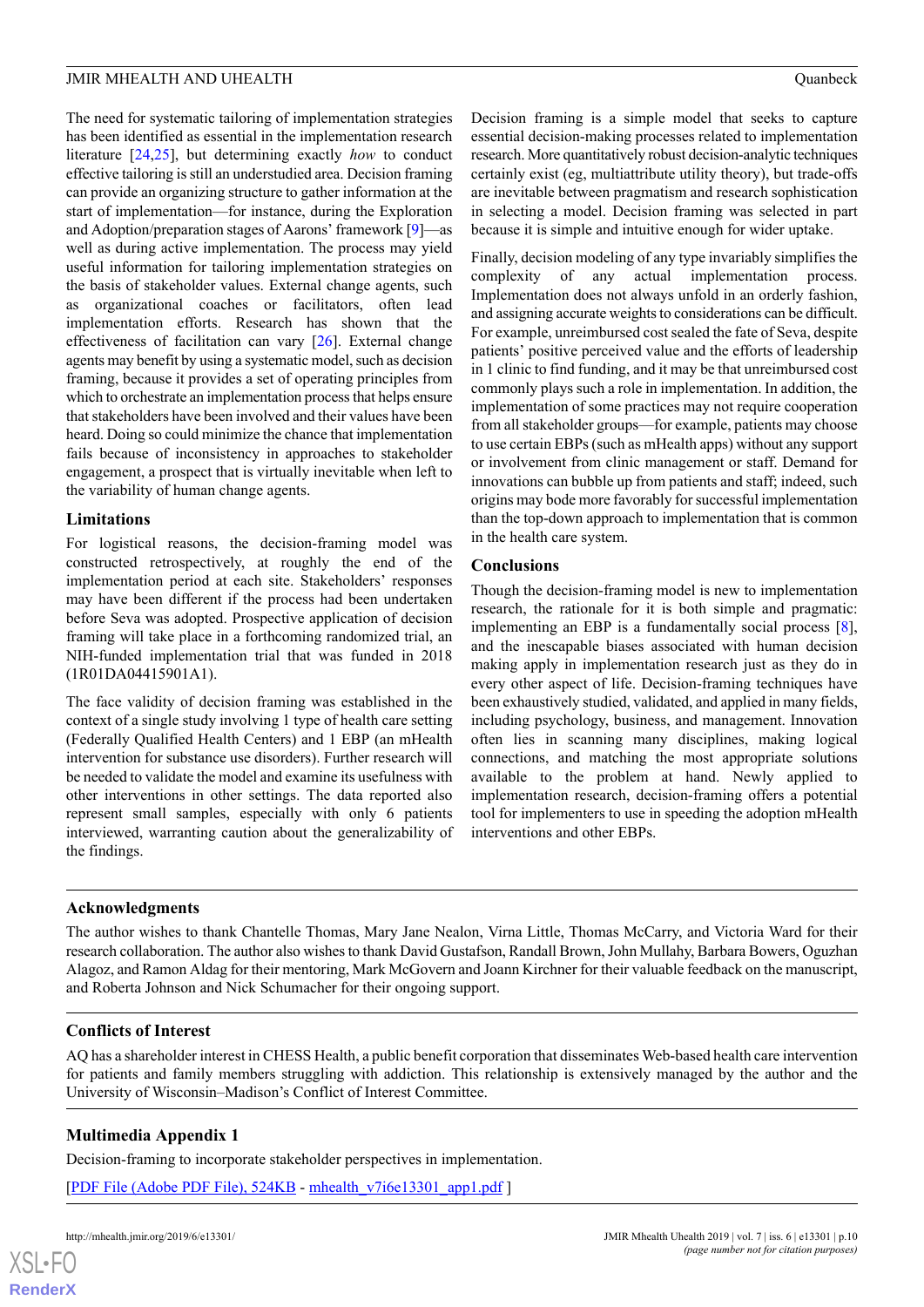### <span id="page-10-0"></span>**References**

- 1. Balas E, Boren S. Managing clinical knowledge for health care improvement. In: Bemmel J, McCray AT, editors. Yearbook of Medical Informatics 2000: Patient-Centered Systems. Stuttgart, Germany: Schattauer Verlagsgesellschaft mbH; 2000:65-70.
- <span id="page-10-1"></span>2. Johnston L, Zemanek J, Reeve MJ, Grills N. The evidence for using mHealth technologies for diabetes management in low- and middle-income countries. J Hosp Manag Health Policy 2018 Jul;2:35. [doi: [10.21037/jhmhp.2018.07.01\]](http://dx.doi.org/10.21037/jhmhp.2018.07.01)
- 3. Peiris D, Praveen D, Johnson C, Mogulluru K. Use of mHealth systems and tools for non-communicable diseases in lowand middle-income countries: a systematic review. J Cardiovasc Transl Res 2014 Nov;7(8):677-691. [doi: [10.1007/s12265-014-9581-5\]](http://dx.doi.org/10.1007/s12265-014-9581-5) [Medline: [25209729](http://www.ncbi.nlm.nih.gov/entrez/query.fcgi?cmd=Retrieve&db=PubMed&list_uids=25209729&dopt=Abstract)]
- <span id="page-10-2"></span>4. Sondaal SFV, Browne JL, Amoakoh-Coleman M, Borgstein A, Miltenburg AS, Verwijs M, et al. Assessing the effect of mHealth interventions in improving maternal and neonatal care in low- and middle-income countries: a systematic review. PLoS One 2016;11(5):e0154664 [\[FREE Full text\]](http://www.pubmedcentral.nih.gov/articlerender.fcgi?artid=4856298&tool=pmcentrez&rendertype=abstract) [doi: [10.1371/journal.pone.0154664](http://dx.doi.org/10.1371/journal.pone.0154664)] [Medline: [27144393\]](http://www.ncbi.nlm.nih.gov/entrez/query.fcgi?cmd=Retrieve&db=PubMed&list_uids=27144393&dopt=Abstract)
- <span id="page-10-3"></span>5. Gustafson DH, McTavish FM, Chih M, Atwood AK, Johnson RA, Boyle MG, et al. A smartphone application to support recovery from alcoholism: a randomized clinical trial. JAMA Psychiatry 2014 May;71(5):566-572 [\[FREE Full text\]](http://europepmc.org/abstract/MED/24671165) [doi: [10.1001/jamapsychiatry.2013.4642](http://dx.doi.org/10.1001/jamapsychiatry.2013.4642)] [Medline: [24671165](http://www.ncbi.nlm.nih.gov/entrez/query.fcgi?cmd=Retrieve&db=PubMed&list_uids=24671165&dopt=Abstract)]
- <span id="page-10-4"></span>6. Quanbeck A, Gustafson DH, Marsch LA, Chih M, Kornfield R, McTavish F, et al. Implementing a mobile health system to integrate the treatment of addiction into primary care: a hybrid implementation effectiveness study. J Med Internet Res 2018 Jan 30;20(1):e37 [\[FREE Full text\]](http://www.jmir.org/2018/1/e37/) [doi: [10.2196/jmir.8928\]](http://dx.doi.org/10.2196/jmir.8928) [Medline: [29382624\]](http://www.ncbi.nlm.nih.gov/entrez/query.fcgi?cmd=Retrieve&db=PubMed&list_uids=29382624&dopt=Abstract)
- <span id="page-10-5"></span>7. Wallis L, Blessing P, Dalwai M, Shin SD. Integrating mHealth at point of care in low- and middle-income settings: the system perspective. Glob Health Action 2017 Jun;10(sup3):1327686 [\[FREE Full text\]](http://europepmc.org/abstract/MED/28838302) [doi: [10.1080/16549716.2017.1327686\]](http://dx.doi.org/10.1080/16549716.2017.1327686) [Medline: [28838302](http://www.ncbi.nlm.nih.gov/entrez/query.fcgi?cmd=Retrieve&db=PubMed&list_uids=28838302&dopt=Abstract)]
- <span id="page-10-20"></span>8. Damschroder LJ, Aron DC, Keith RE, Kirsh SR, Alexander JA, Lowery JC. Fostering implementation of health services research findings into practice: a consolidated framework for advancing implementation science. Implement Sci 2009;4:50 [[FREE Full text](http://www.implementationscience.com/content/4//50)] [doi: [10.1186/1748-5908-4-50](http://dx.doi.org/10.1186/1748-5908-4-50)] [Medline: [19664226](http://www.ncbi.nlm.nih.gov/entrez/query.fcgi?cmd=Retrieve&db=PubMed&list_uids=19664226&dopt=Abstract)]
- <span id="page-10-6"></span>9. Aarons GA, Hurlburt M, Horwitz SM. Advancing a conceptual model of evidence-based practice implementation in public service sectors. Adm Policy Ment Health 2011 Jan;38(1):4-23 [\[FREE Full text](http://europepmc.org/abstract/MED/21197565)] [doi: [10.1007/s10488-010-0327-7\]](http://dx.doi.org/10.1007/s10488-010-0327-7) [Medline: [21197565](http://www.ncbi.nlm.nih.gov/entrez/query.fcgi?cmd=Retrieve&db=PubMed&list_uids=21197565&dopt=Abstract)]
- <span id="page-10-7"></span>10. Powell BJ, Waltz TJ, Chinman MJ, Damschroder LJ, Smith JL, Matthieu MM, et al. A refined compilation of implementation strategies: results from the Expert Recommendations for Implementing Change (ERIC) project. Implement Sci 2015 Feb 12;10:21 [[FREE Full text](https://implementationscience.biomedcentral.com/articles/10.1186/s13012-015-0209-1)] [doi: [10.1186/s13012-015-0209-1](http://dx.doi.org/10.1186/s13012-015-0209-1)] [Medline: [25889199](http://www.ncbi.nlm.nih.gov/entrez/query.fcgi?cmd=Retrieve&db=PubMed&list_uids=25889199&dopt=Abstract)]
- <span id="page-10-8"></span>11. Labrique AB, Vasudevan L, Kochi E, Fabricant R, Mehl G. mHealth innovations as health system strengthening tools: 12 common applications and a visual framework. Glob Health Sci Pract 2013 Aug;1(2):160-171 [[FREE Full text](http://www.ghspjournal.org/cgi/pmidlookup?view=long&pmid=25276529)] [doi: [10.9745/GHSP-D-13-00031\]](http://dx.doi.org/10.9745/GHSP-D-13-00031) [Medline: [25276529](http://www.ncbi.nlm.nih.gov/entrez/query.fcgi?cmd=Retrieve&db=PubMed&list_uids=25276529&dopt=Abstract)]
- <span id="page-10-9"></span>12. Wallis L, Hasselberg M, Barkman C, Bogoch I, Broomhead S, Dumont G, et al. A roadmap for the implementation of mHealth innovations for image-based diagnostic support in clinical and public-health settings: a focus on front-line health workers and health-system organizations. Glob Health Action 2017 Jun;10(sup3):1340254 [\[FREE Full text\]](http://europepmc.org/abstract/MED/28838310) [doi: [10.1080/16549716.2017.1340254\]](http://dx.doi.org/10.1080/16549716.2017.1340254) [Medline: [28838310\]](http://www.ncbi.nlm.nih.gov/entrez/query.fcgi?cmd=Retrieve&db=PubMed&list_uids=28838310&dopt=Abstract)
- <span id="page-10-12"></span><span id="page-10-11"></span><span id="page-10-10"></span>13. Weiner BJ, Amick H, Lee SY. Conceptualization and measurement of organizational readiness for change: a review of the literature in health services research and other fields. Med Care Res Rev 2008 Aug;65(4):379-436. [doi: [10.1177/1077558708317802](http://dx.doi.org/10.1177/1077558708317802)] [Medline: [18511812\]](http://www.ncbi.nlm.nih.gov/entrez/query.fcgi?cmd=Retrieve&db=PubMed&list_uids=18511812&dopt=Abstract)
- <span id="page-10-13"></span>14. Rogers E. Diffusion of Innovations. New York: Free Press; 2010.
- <span id="page-10-15"></span><span id="page-10-14"></span>15. Tversky A, Kahneman D. The framing of decisions and the psychology of choice. Science 1981 Jan 30;211(4481):453-458. [Medline: [7455683](http://www.ncbi.nlm.nih.gov/entrez/query.fcgi?cmd=Retrieve&db=PubMed&list_uids=7455683&dopt=Abstract)]
- <span id="page-10-16"></span>16. Kahneman D, Lovallo D, Sibony O. Before you make that big decision. Harv Bus Rev 2011 Jun;89(6):50-60, 137. [Medline: [21714386](http://www.ncbi.nlm.nih.gov/entrez/query.fcgi?cmd=Retrieve&db=PubMed&list_uids=21714386&dopt=Abstract)]
- 17. Kahneman D. Thinking, Fast and Slow. New York: Farrar, Straus and Giroux; 2013.
- <span id="page-10-17"></span>18. Myerson R. Game Theory: Analysis of Conflict. Cambridge, MA: Harvard University Press; 1991.
- 19. McTavish FM, Chih M, Shah D, Gustafson DH. How patients recovering from alcoholism use a smartphone intervention. J Dual Diagn 2012;8(4):294-304 [\[FREE Full text\]](http://europepmc.org/abstract/MED/23316127) [doi: [10.1080/15504263.2012.723312](http://dx.doi.org/10.1080/15504263.2012.723312)] [Medline: [23316127\]](http://www.ncbi.nlm.nih.gov/entrez/query.fcgi?cmd=Retrieve&db=PubMed&list_uids=23316127&dopt=Abstract)
- <span id="page-10-19"></span><span id="page-10-18"></span>20. Gustafson DH, McTavish FM, Chih M, Atwood AK, Johnson RA, Boyle MG, et al. A smartphone application to support recovery from alcoholism: a randomized clinical trial. JAMA Psychiatry 2014 May;71(5):566-572 [\[FREE Full text\]](http://europepmc.org/abstract/MED/24671165) [doi: [10.1001/jamapsychiatry.2013.4642](http://dx.doi.org/10.1001/jamapsychiatry.2013.4642)] [Medline: [24671165](http://www.ncbi.nlm.nih.gov/entrez/query.fcgi?cmd=Retrieve&db=PubMed&list_uids=24671165&dopt=Abstract)]
- 21. Edwards W, Miles R, von Winterfeldt D. Advances in Decision Analysis: From Foundations to Applications. New York: Cambridge University Press; 2019.
- 22. von Winterfeldt D, Edwards W. Decision Analysis and Behavioral Research. New York: Cambridge University Press; 2007.
- 23. Robert 3rd HM, Evans WJ, Honemann DH, Balch TJ, Seabold DE, Gerber S. Robert's rules of order newly revised. 11th edition. Boston, MA: Da Capo Press; 2011.

[XSL](http://www.w3.org/Style/XSL)•FO **[RenderX](http://www.renderx.com/)**